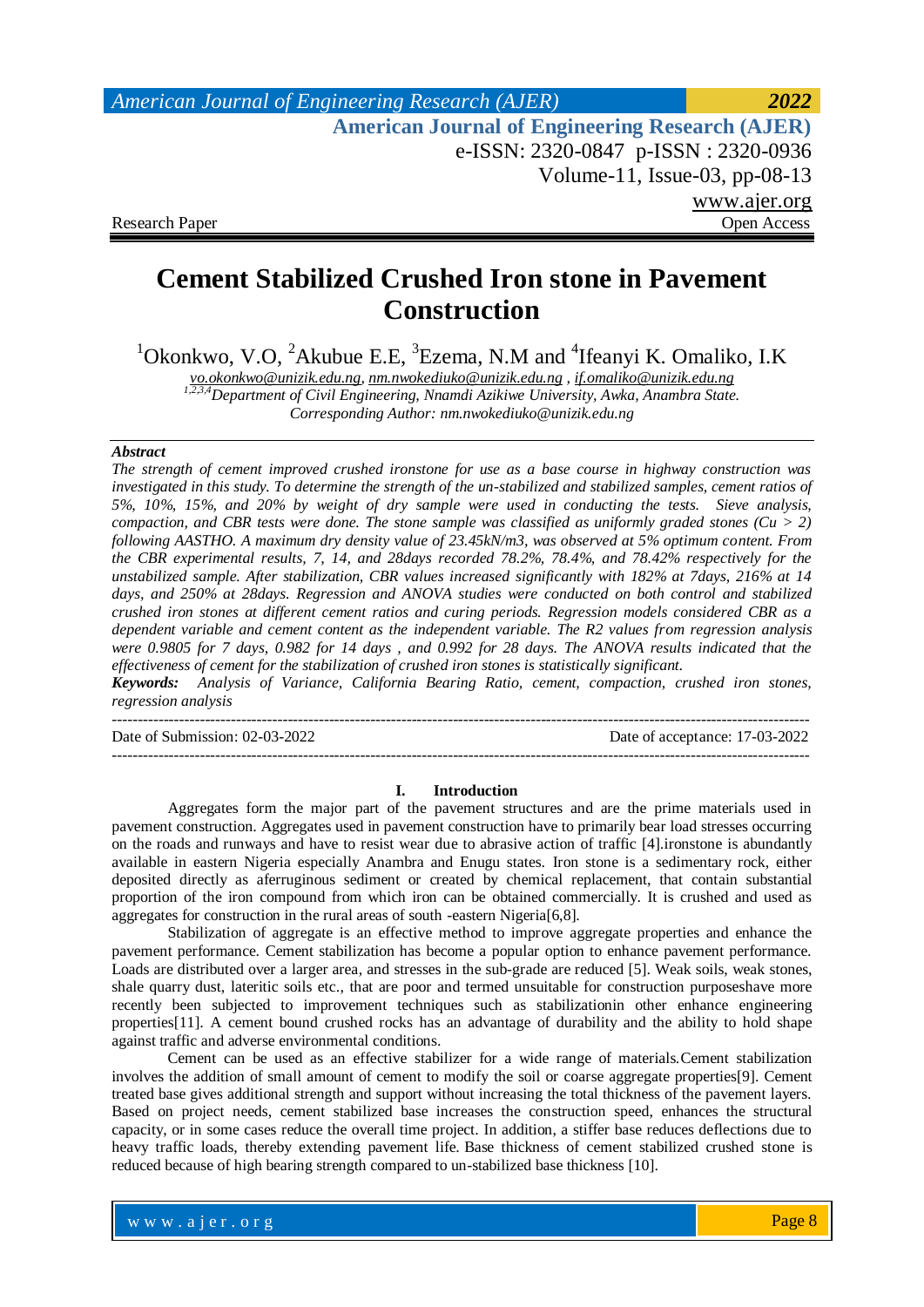[3] investigated the suitability of iron ore waste as partial replacement of coarse aggregates in concrete. The physio-chemical properties and aggregate tests such as crushing, abrasion, impact, shape test, the specific gravity and water absorption were evaluatedaccording to standards and the findings revealed to be within the limits indicating their applicability as a pavement material. Partial replacement by 20%, 40%, 60%, 80% and 100% with waste rock was tested for its mechanical properties and it was found that, 40% replacement of waste rock yielded highest compressive strength compared to the control mix.[6] conducted studies on the replacement of ironstone with crushed granite and river gravel up to 50%. Optimum results were obtained at 50% replacement of ironstone with crushed granite or river gravel resulting in compressive strength of 22 N/mm<sup>2</sup> anda flexural strength of 7.81N/mm<sup>2</sup> at 28days. Hence, recommended the use of ironstone in concrete production at 50% replacement of ironstone amist conventional aggregates.

This research is focused on investigating on the possibility of improving locally available weak stones with cement for their possible use as road base in place of granite for highway construction.Further, in this study, an increasing proportion of cement is added to the crushed iron stone and the effect of the stabilization on properties such as, optimum moisture content, maximum dry density, california bearing ratio and strength before and after exposure to water is observed.

#### **II. Research Materials and Methodology**

## **2.1 Materials and methods**

In this investigation, the crushed iron stones used were obtained from Achi in Oji River, Enugu State. Portland cement available in Nigeria (the BUA cement, Brand name) in 50kg bag was used for the experiment. Clean portable water from IDC company limited laboratory was used in the preparation and soaking of the samples.

## **2.2 Testing methods**

Dry sieve analysis was done on the soil and crushed iron stone samples. Soil classification was done using the result obtained from electrical sieve analysis test. The knowledge of the grain size analysis is necessary for the determination of the relative proportion of the various grain sizes that makes up the crushed sample. Compaction test was done on the sample to determine the optimum moisture content and maximum dry density. Method employed is the Modified American Association of State Highway officials (Modified AASHO compactive effort). 6kg of a dry crushed stone passing through sieve size 37.5 (19mm) was weighed and used for this test. The sample was compacted in five (5) equal layers receiving fifty-five (55) blows at a fall height of 450mm for a rammer weighing 4.5kg.

California bearing ratio (CBR) test was done using an optimum moisture content of 5% obtained from compaction results. Four moulds of unstabilized samples were compacted. Three of which were used in establishing the average CBR value of the un-stabilized samples while the last mould was soaked and utilized in determining the variation in strength after 24 hours. The samples were stabilized at different cement percentages of 5%, 10%, 15% and 20%. Each cement ratio was mixed with water according to determined water-cement ratio of 6%, 8%, 10% and 12% respectively. The stabilized samples were compacted and three of them was utilized in evaluating the average CBR value of unsoaked sample after 7days, 14days and 28days. The last mould was then soaked and used to determine the variation in strength after 7 days.

#### **3.1 Particle size distribution**

# **III. Experimental Results**

The sieve analysis for the samples were done and presented in Figure 1. The values,  $D_{60}$ ,  $D_{30}$  and  $D_{10}$ were observed to be 10.1mm, 8.1mm and 6.4 respectively. Coefficient of curvature  $(C<sub>u</sub>)$  and uniformity coefficient  $(C_c)$  were calculated as 1.02 and 1.58. Based on AASTHO, the sample was classified as uniformly graded stones  $(C<sub>u</sub> > 2)$ .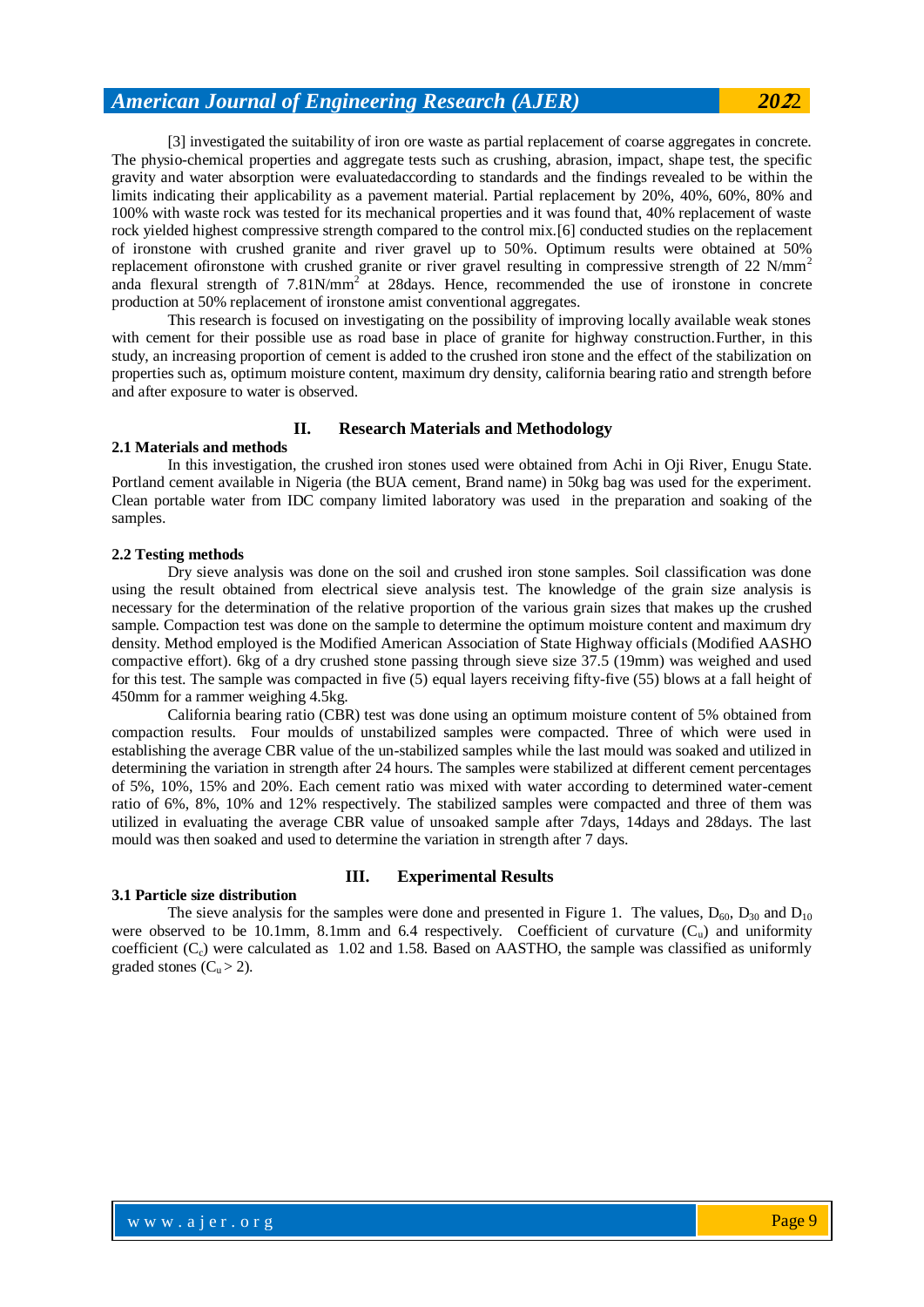

**Figure 1: Sieve Analysis of Crushed Iron Stones**

#### **3.2 Compaction Properties**

Graph of dry density against moisture content as seen in figure 2, was plotted to obtain the maximum dry density (MDD) and the optimum moisture content (OMC) of the crushed stone sample. The maximum dry density of the sample was observed at 23.45kN/m<sup>3</sup> which occurred at an optimum moisture content of 5%. After the point of maximum dry density at optimum moisture content, further increase in water content made it impossible to drive out air and resulted in more void spaces hence, reducing the dry density.



**Figure 2: Compaction graph**

#### **3.3 California Bearing Test results**

Table 1 shows that the CBR result for the unstabilized sample at 7, 14 and 28 days were 78.2%. 78.4% and 78. 42% respectively. The construction of highway pavement has a requirement which demands a minimum of California bearing ratio of 80%, 30% and 10% for stone base, sub-base and sub-grade materials respectively as confirmed also by[7].

Based on this, the CBR values thus obtained for the un-stabilized sample at the three different curing days did not meet the minimum requirement for base course material, Hence, the need for improvement by cement stabilization in order to increase the bearing capacity of the crushed stones and obtain a sample that is best suitable for base course in road pavement construction.

| Cement added $(\% )$ | <b>CBR</b> Values $(\% )$ |         |       |
|----------------------|---------------------------|---------|-------|
|                      | 14 days<br>7 days         | 28 days |       |
|                      | 78.2                      | 78.4    | 78.42 |
|                      | 110                       | 122     | 142   |
| 10                   | 142                       | 162     | 186   |
| 15                   | 165                       | 195     | 220   |
| 20                   | 182                       | 216     | 250   |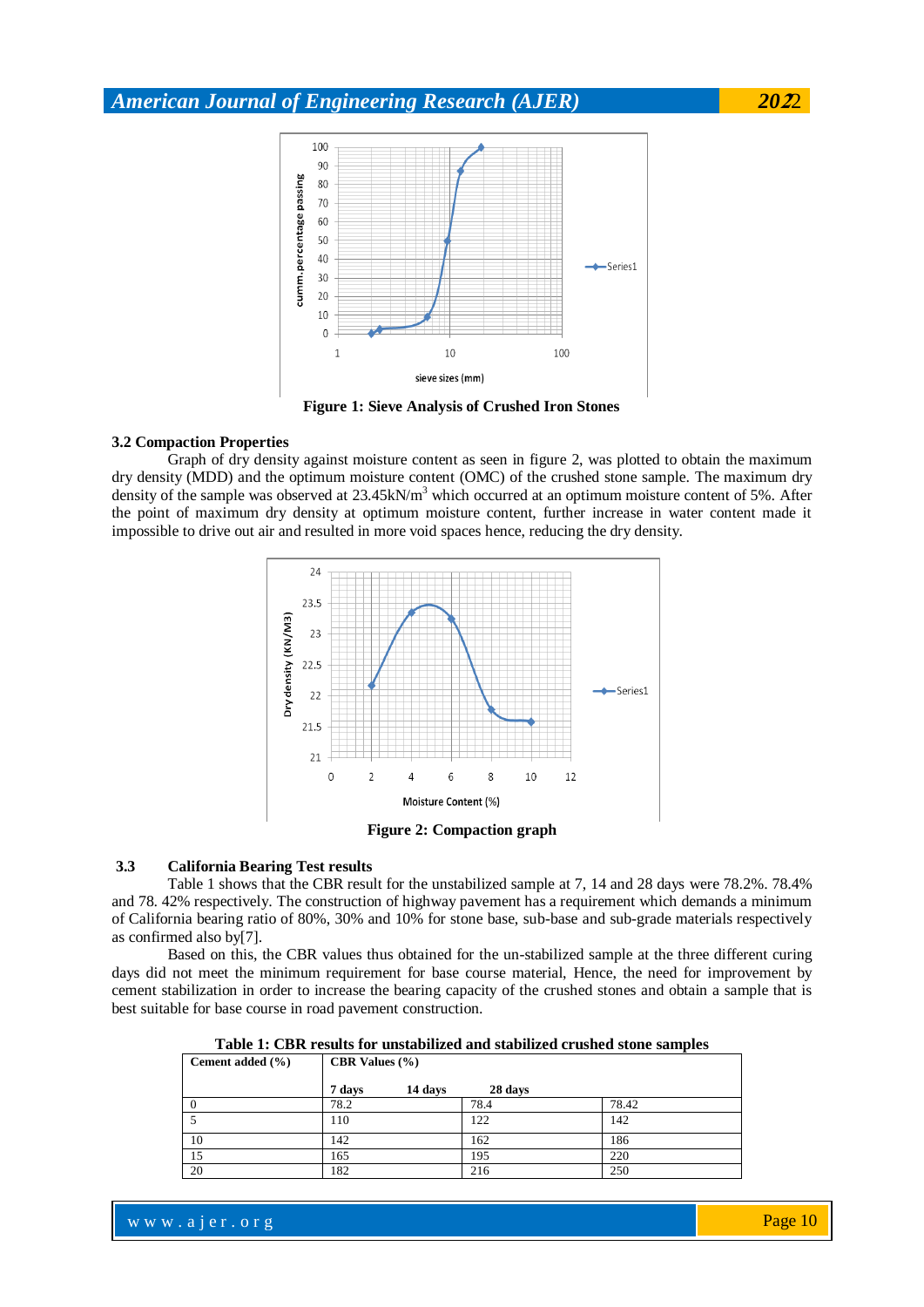At 5% cement replacement, results showed that stabilized crushed iron stone satisfied the Federal Ministry of Works [2]requirement for base-course materials. The strength increased proportionally with the cement mix ratios. The non-stabilized sample increased slightly by 0.2% with CBR value of 78.2% at 7days and 78.4% at 14 days. Furthermore, at 28 days a difference of 0.002% was observed between CBR at 14 days and 28 days. This can be due to the reduction in moisture content of the sample which conforms to the laboratory investigations by [1] that crushed rock loses its resilient modulus for about 20% to 25% for 1% rise in moisture content.



**Figure 3: Graphical Plot of CBR values against Cement content**



**Figure 4a: Correlation between CBR values and cement ratios after 7 days**



**Figure 4b: Correlation between CBR values and cement ratios after 14 days**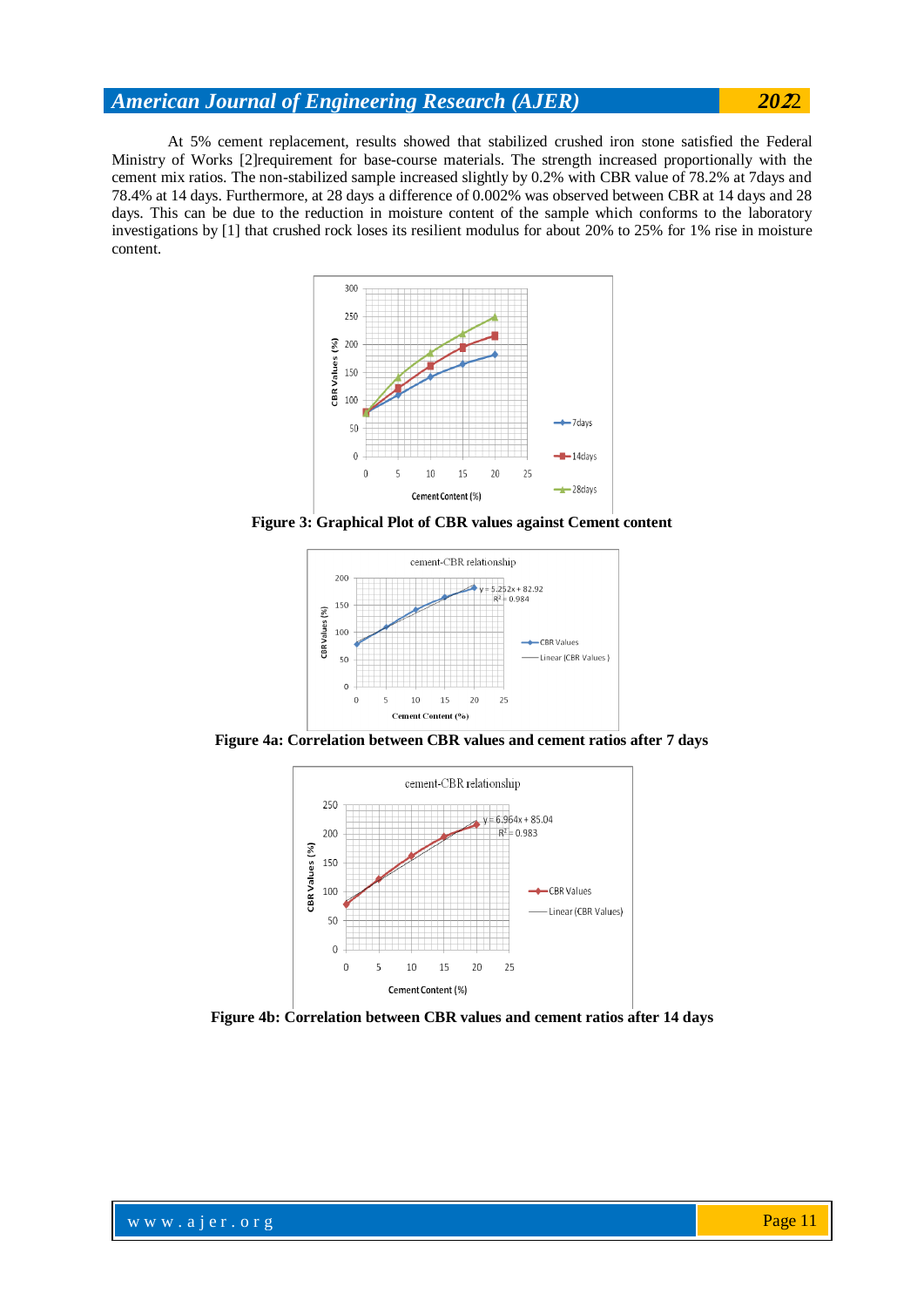

**Figure 4c: Correlation between CBR values and cement ratios after 28 days**

# **3.4 Statistical Analysis of the California bearing Ratio Measured Values obtained after Seven days**

Results from the regression analysis on the CBR tests obtained using excel are presented in Table 2. For 7, 14 and 28 days, their  $\mathbb{R}^2$  values were 0.981, 0.982 and 0.992 respectively. Thus, the measured values are feasible.

Also, the ANOVA results revealed p-value for 7, 14 and 28 days- 0.0052. 0.0075 and 0.0031were less than 0.05, thus, there is a very close relationship between the measured values and the predicted values for all three cases.

| Table 2: Regression Output for 7 days, 14 days and 28 days |         |         |         |  |
|------------------------------------------------------------|---------|---------|---------|--|
|                                                            | 7 days  | 14days  | 28 days |  |
| <b>Multiple R</b>                                          | 0.9902  | 0.9909  | 0.99606 |  |
| <b>R</b> Square                                            | 0.9805  | 0.98189 | 0.9921  |  |
| <b>Adjusted R Square</b>                                   | 0.9080  | 0.9728  | 0.9882  |  |
| <b>Standard Error</b>                                      | 5.32447 | 6.76387 | 5.0398  |  |
| <b>Observations</b>                                        |         |         |         |  |

| <b>Table 3: ANOVA Results</b> |                     |         |                  |                      |                    |
|-------------------------------|---------------------|---------|------------------|----------------------|--------------------|
| <b>Duration</b>               | <b>Stand. Error</b> | Sig.    | <b>P</b> - Value | 95% Confidence Level |                    |
|                               |                     |         |                  | <b>Lower Bound</b>   | <b>Upper Bound</b> |
| 7 days                        | 6.52112             | 0.00978 | 0.005209         | 61.941887            | 118.058112         |
| 14 days                       | 8.28402             | 0.00909 | 0.007518         | 59.356735            | 130.643264         |
| 28 days                       | 6.17252             | 0.00394 | 0.003134         | 83.441791            | 136.558209         |

The predicted linear equations for 7, 14 and 28 days are:

| $Y = 5.252X + 82.9$                                                                      | (1) |
|------------------------------------------------------------------------------------------|-----|
| $Y = 6.954X + 85.04$                                                                     | (2) |
| $Y = 8.423X + 91.05$                                                                     | (3) |
| Analysis observed from these predicted linear equations show that the measured and predi |     |

icted values are very close.

## **3.5 Cost Analysis Results**

Cost analysis was done in order to determine which among stabilized crushed iron stones and crushed granite would be cost effective in the execution of pavement construction works. The results are presented in Table 4 and 5 below.

# **Table 4: Cost Analysis**

| <b>Material</b>              | Ouantitv | Cost Price (as at August, 2019) |
|------------------------------|----------|---------------------------------|
| <b>BUA Cement</b>            | 50kg     | $\pm 2500$                      |
| Granite $(\frac{3}{2}$ inch) | ton      | $*9000$                         |
| Crushed Iron Stone           | ton      | $\mathbb{N}2700$                |

# **Table 5: Parameters Specifications**

| <b>Parameters</b>                        | Crushed Granite | Crushed Iron stones |
|------------------------------------------|-----------------|---------------------|
| <b>Base Course Thickness</b>             | $200$ mm        | $200$ mm            |
| Payement Width                           | 3.5m            | 3.5m                |
| Volume of Base Course required per meter | $0.7m^3$        | $0.7^{3}$           |

www.ajer.org where  $\mathcal{L} = \mathcal{L} \left( \mathcal{L} \right)$  is the set of  $\mathcal{L} \left( \mathcal{L} \right)$ 

Page 12